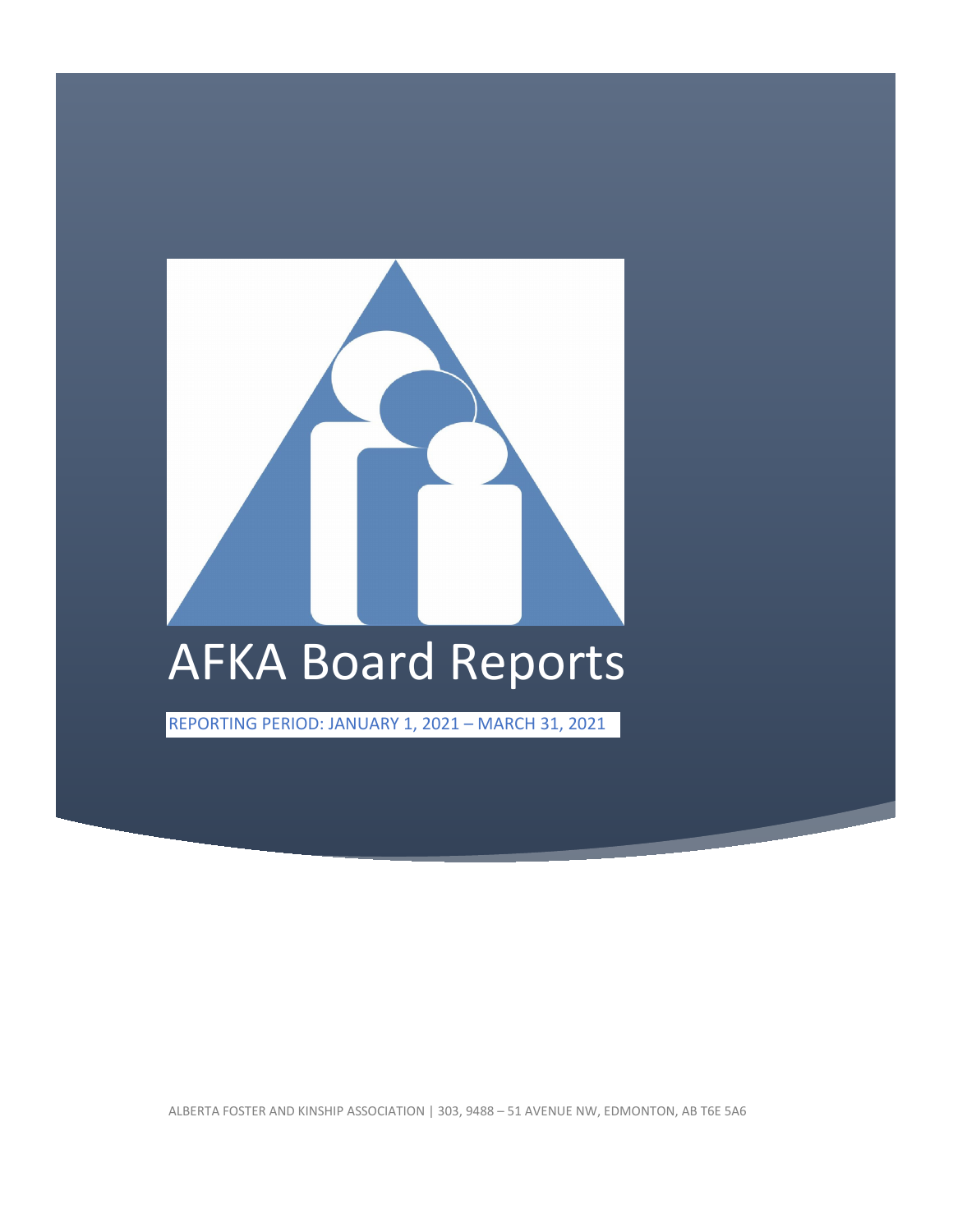# **ALBERTA FOSTER AND KINSHIP ASSOCIATION**

# **QUARTERLY REPORTS**

# **REPORTING PERIOD: January 1, 2021 – March 31, 2021**

## **A. EXECUTIVE REPORTS**

# **B. DIRECTOR REPORTS**

| 7. TREATY 6 - VACANT |  |
|----------------------|--|
| 8. TREATY 7 - VACANT |  |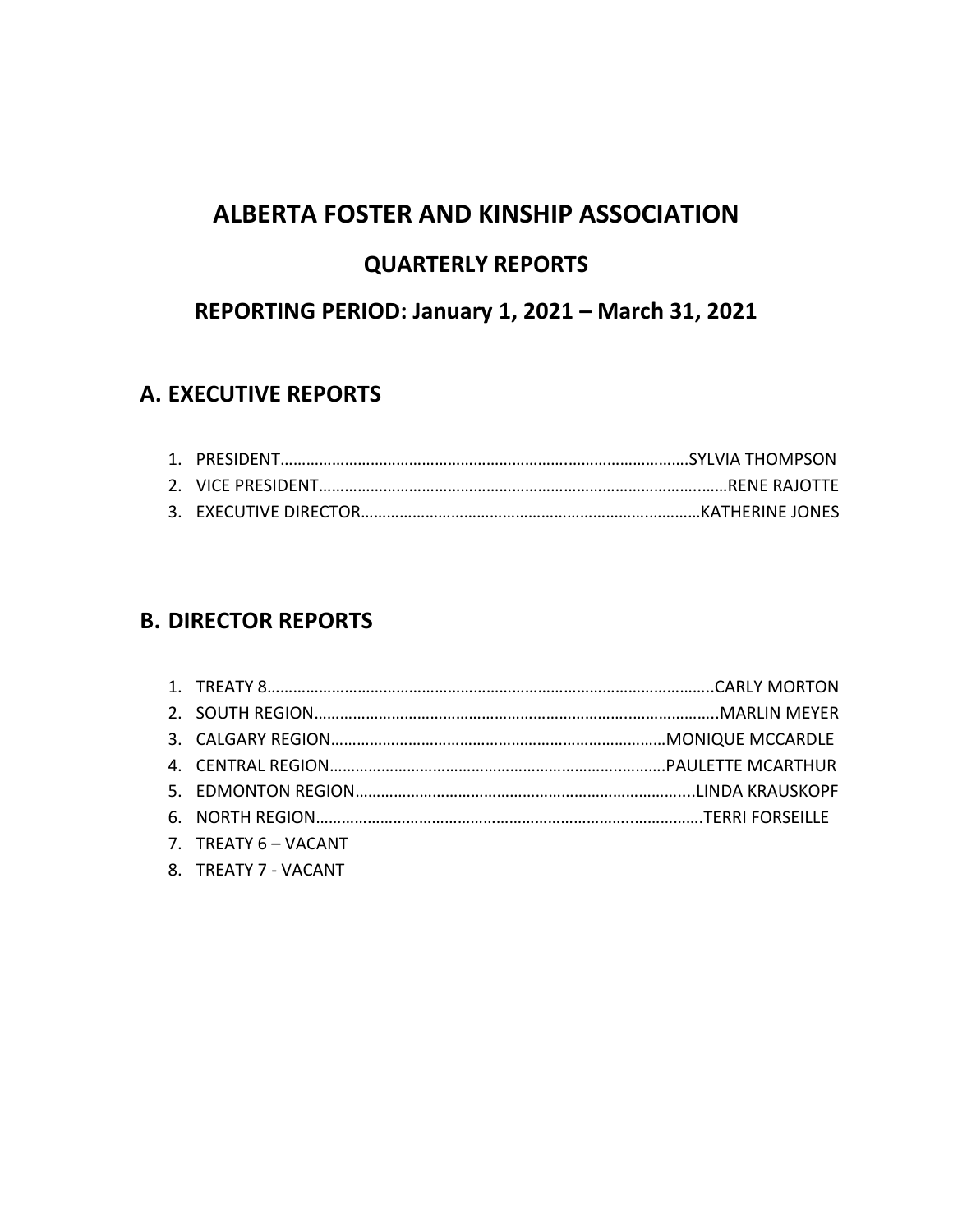# **A. EXECUTIVE REPORTS**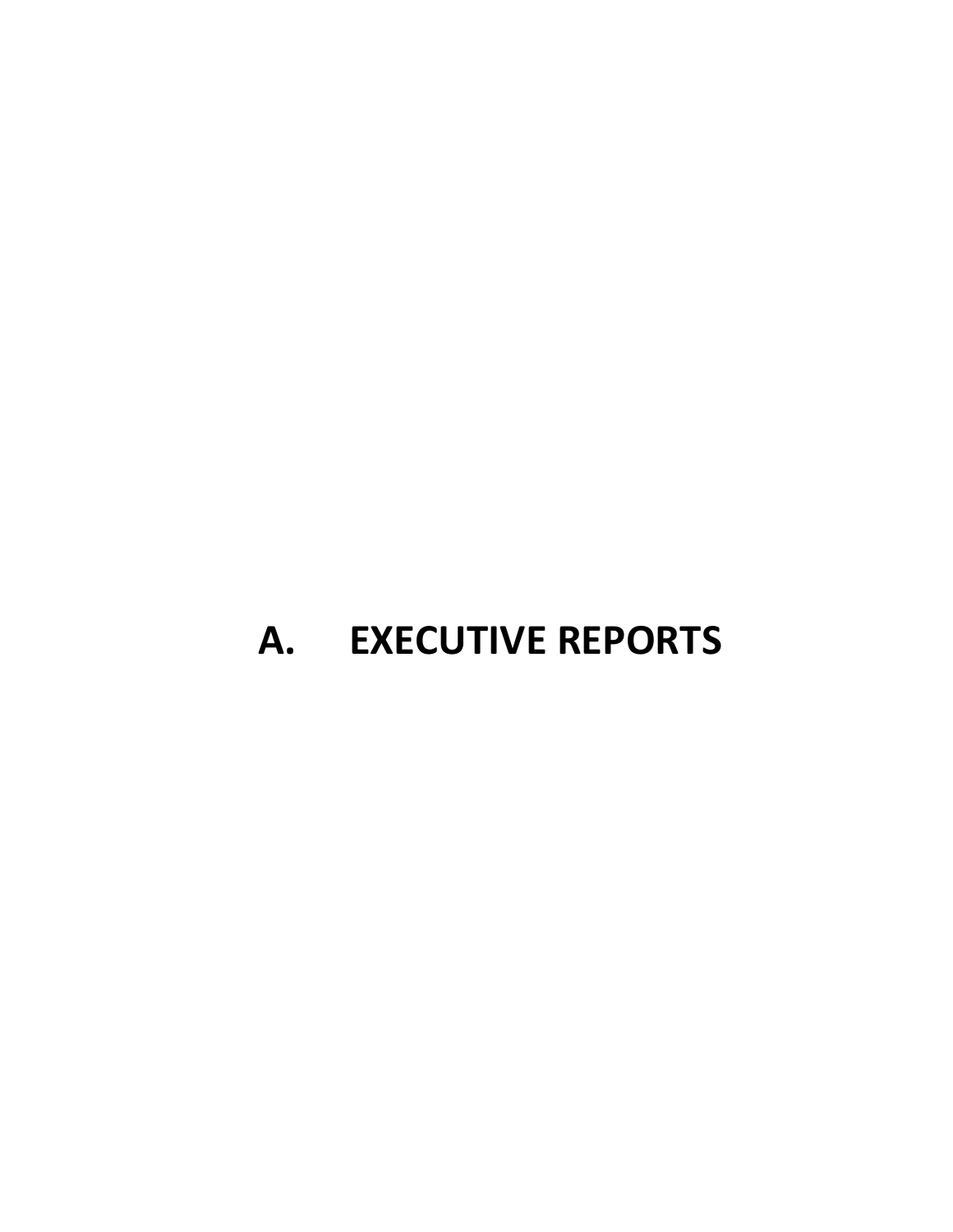## **PRESIDENT'S REPORT Sylvia Thompson**

Welcome to Spring. I am sure everyone is as pleased as I am about the warmer weather coming.

It has been a very busy time at the AFKA. Many meetings have taken place and plans are being discussed. One example of this is preliminary planning around our fall Provincial Training Conference and AGM. More info to follow.

The aim for the AFKA is to have a local association with a president or delegate in every community that has a local Children's Services office in rural Alberta. Many of the larger centers have great streams of communications now. Ideally all of the local presidents attend regional council in their regions which share information about what is happening in Children's Services and our world. The provincial presidents have regular meetings to discuss concerns, and happenings to improve the fostering experience.

The AFKA regional Directors are elected into their positions for the Board of Directors at the AGMs of theses councils. It is the job of the directors to bring your questions, ideas and concerns forward.

Our Board of directors is responsible for providing direction for our association. Because of this and a desire for more input, we are discussing increasing the number of directors on the board. More information to follow.

We meet bi-monthly with the ministry to talk about new ideas, the concerns and any changes in policy. At our last meeting, topics discussed included special rates, medication approvals, caregiver recognition events and supplemental training and first aid.

As you can see, important topics that need your input.

Please consider becoming involved in any way that works for you. You can reach out to me at 780 621-7815 or the office at 780 429-9923 with any question or to provide input and interest.

I am looking forward to more input and communication with all in the future.

Have a great spring

Your president

Sylvia Thompson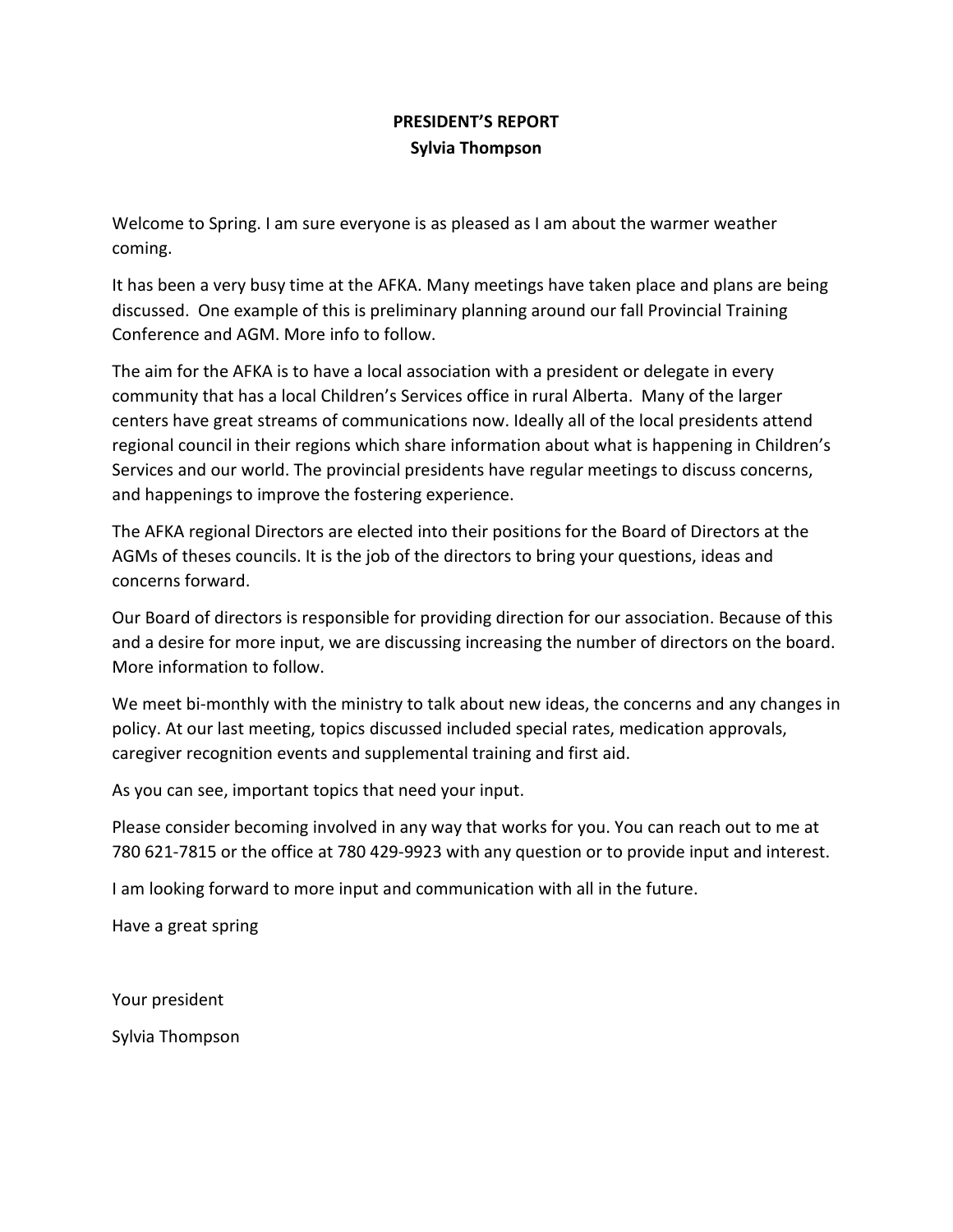## **VICE PRESIDENT'S REPORT Rene Rajotte**

 Hello everyone, I hope this finds everyone healthy and doing great. To those of you that are struggling with health or what caregiving can throw at us, our thoughts and prayers are with you.

 It seems as though spring is here, it seems so great even though winter was not too bad with just a couple weeks of cold weather. The longer daylight hours and warmer weather feel so good. It also makes me feel good when you see the geese back and the baby calves and gophers running around, but we do live in Alberta so I am sure we will still get the odd snow storm.

 It has been a bit busier at the AFKA the start of this year as we have had to make some decisions about the kid's camp. Our revenue has been very little because of Covid, and it's not looking good for this summer with many cancelations. We are thinking of renting out campsites to Foster and Kinship Parents to go camping to create some revenue, if you have any ideas give me a call: 780 842 7324.

We have also had a few extra meetings between the board and presidents which I believe have been awesome. We have shared many ideas and had great discussion on how to move things forward right from you the caregiver, regional council, the board and to our great staff at the office. I feel really good about this, and I know with change comes some reluctances, and I know there will be hoops to cross, but I know as a team we can move forward. I would like to thank the board and Presidents and Staff that have put in so much extra time with extra meetings THANK-YOU!

 I would like to wish all the best to all of you that work so hard at caregiving, have a great spring and summer.

Rene Rajotte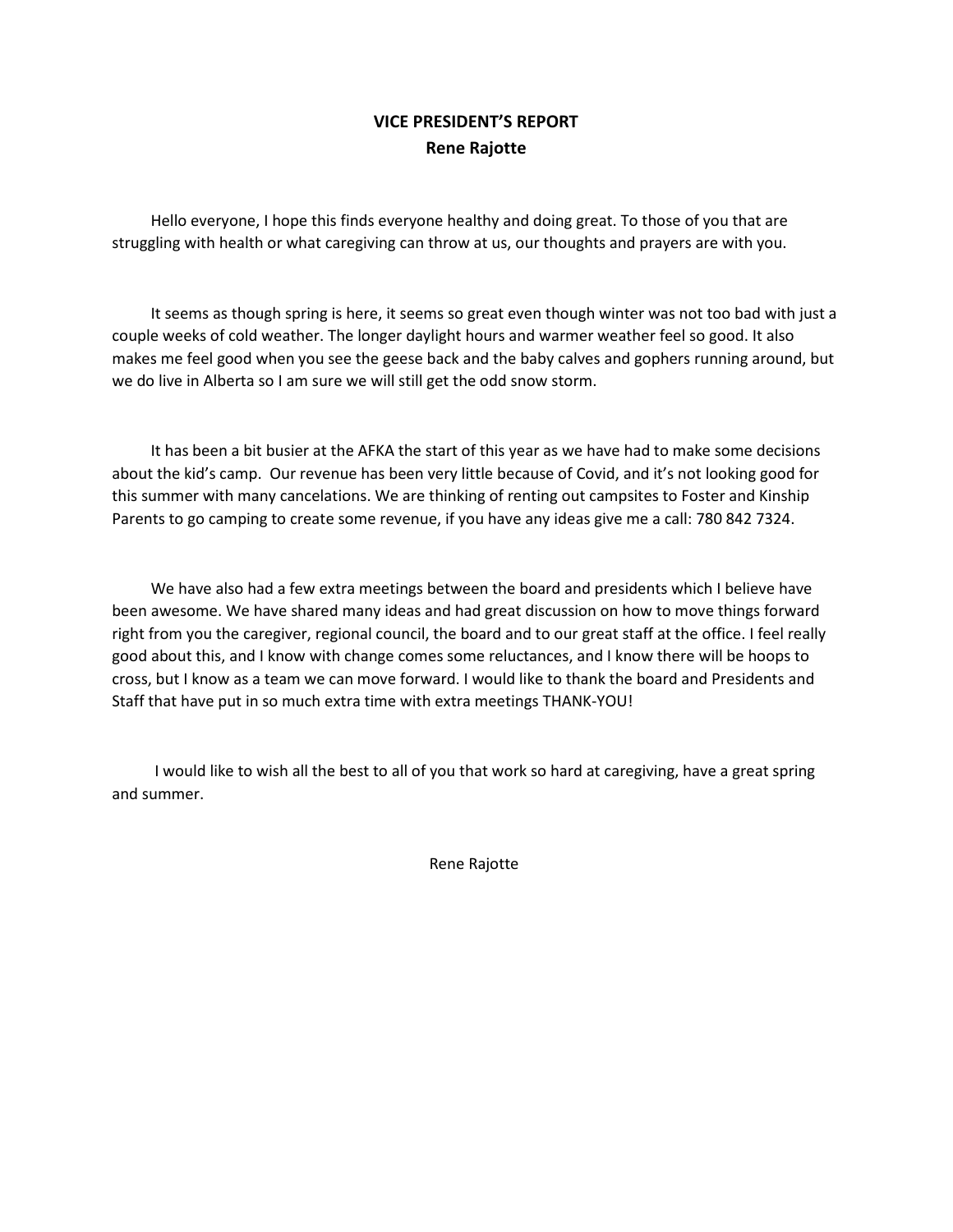#### **EXECUTIVE DIRECTOR'S REPORT**

#### **Katherine Jones**

I was reminded today that my report was due and was shocked as to how quickly time has flown since my last report. One good thing is that Spring is nearly here and that brings with it a sense of hope and new growth. The ability to go for long walks with a warm breeze on my face and the smell of freshness surrounding me gives me a whole new outlook on life.

Once again, I'd like to take this opportunity to extend our thanks and appreciation to the Ministry of Children's Services and their staff for supporting caregivers throughout this incredibly challenging time when we are limited to what we can do and who we can see because of the Covid 19 Pandemic. In addition, I'd like to acknowledge and thank them for their quick and effective work in developing new resources and practice guidance documents to relieve some uncertainties for caregivers and the children and youth placed in their care.

The AFKA staff continue to work from home for the most part, although there are days when we need to go into the office to do work that can't be done from home. I am pleased to say that things are running smoothly and the work is getting done. A big thank you to my staff for the way you have rallied to provide the supports to our members through this challenging time.

Training for new and current CAST Representatives is being revised based on updates to the Ministry's Policies and Practice Guidelines with regards to Assessment of Caregiver Concerns. Once this training is updated, there will be a push for recruitment across the province for additional CAST Representatives. If you, or someone you know, is interested in supporting our CAST Program as a Representative, please fill out the form online at

[https://www.afkaonline.ca/programs/caregiver-allegations-support-team-cast/i-want-to-become](https://www.afkaonline.ca/programs/caregiver-allegations-support-team-cast/i-want-to-become-a-cast-representative/)[a-cast-representative/](https://www.afkaonline.ca/programs/caregiver-allegations-support-team-cast/i-want-to-become-a-cast-representative/) .

We are planning virtual events to replace the Indigenous Cultural Teachings Weekend that we have traditionally held annually at our Brownell Children's Retreat. Although we are unable to have this event in person due to the Covid 19 restrictions, the AFKA is planning multiple virtual events throughout the year. We believe this will give all caregivers the opportunity to participate in workshops highlighting Indigenous cultural through storytelling, crafts and games. Our first event will be offered on March 25, 2021 and will be an evening of Song and Creation Stories by Mackenzie Brown.

The AFKA has been busy in this first part of 2021 with the Provincial Mentorship Program. We have been focusing on recruiting Mentors to ensure we have the capacity as a program to support caregivers from across the province. We have recently met with the Leadership Team in Edmonton to discuss how we can work together to support access to the program, particularly for all new foster and kinship caregivers. We will be looking at setting up future meetings through other parts of the province to discuss how we can all effectively work together.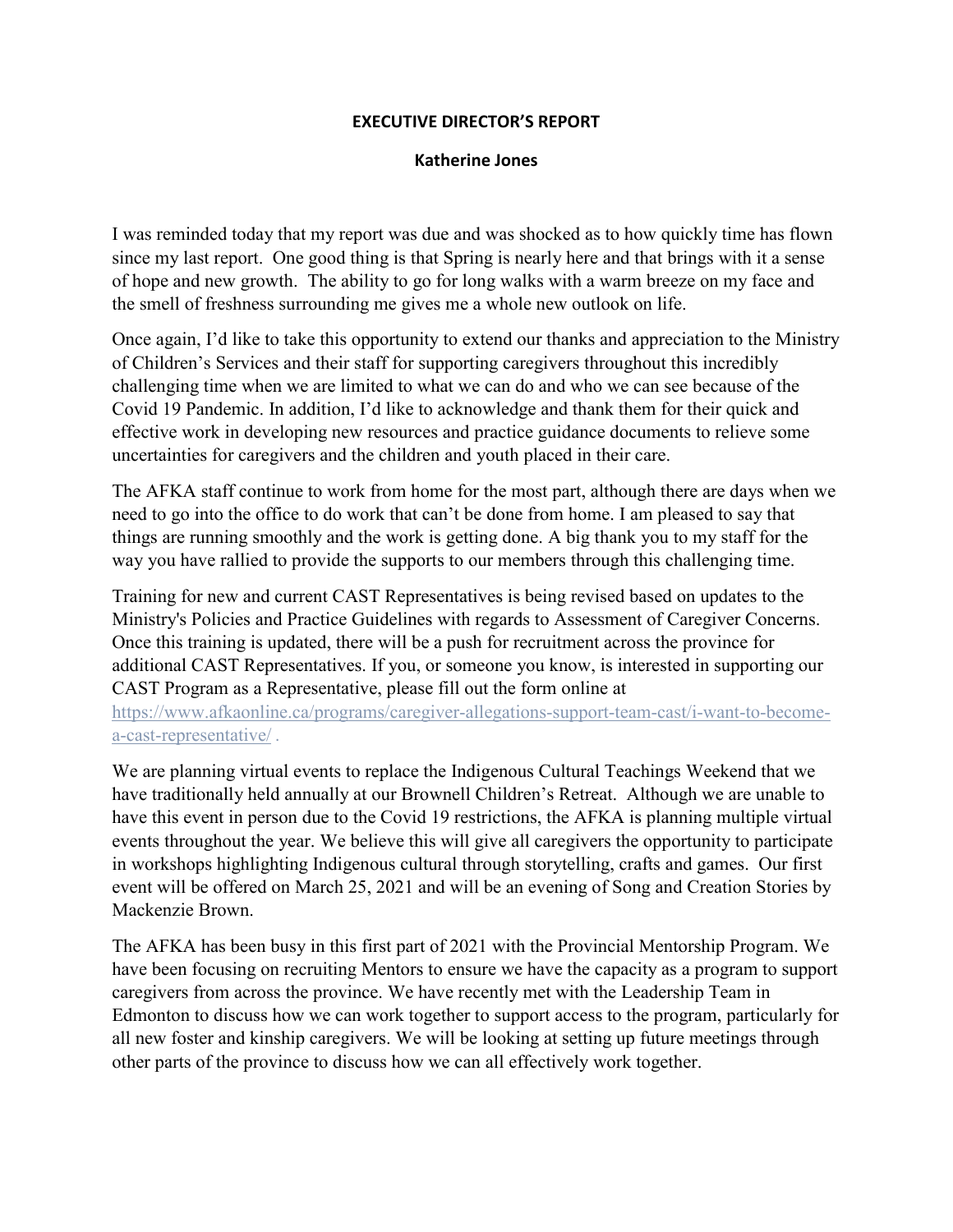We have started to see the benefits of our efforts with incoming mentor and mentee applications. We are looking forward to positive growth and positive program experiences for all. Over the past few months, we have sent out program information to contacts identified for information sharing in all regions and agency providers. We encourage anyone who would like to discuss the program, would like to request program resources i.e.: brochures etc., or would like to request more information on becoming a program Mentor or Mentee, to contact Amey Carey, Provincial Mentorship Coordinator at [amey@afkaonline.ca](mailto:amey@afkaonline.ca) or 780-701-4088. The Mentorship program, including online mentor/mentee applications and program referrals, can be accessed on our website at:<https://www.afkaonline.ca/programs/mentorship/> .

Through feedback from mentors, mentees and program meetings, it was identified that some group mentoring options may be valuable to caregivers. We are looking at some new virtual options for Mentorship where a long-term commitment would not be required, a "Mentorship Hour" led by AFKA Mentors, as well as some small group ongoing mentorship sessions. These are in the early stages, and we will have more to report soon. Watch your email for updates as we roll out these exciting new opportunities!

The AFKA has developed a new virtual brochure that speaks to all of the AFKA programs and services. If you would like to access this document, you can download the .PDF from our website at: [https://www.afkaonline.ca/wp-content/uploads/2021/02/AFKA-Promo-Document-](https://www.afkaonline.ca/wp-content/uploads/2021/02/AFKA-Promo-Document-Jan-2021.pdf)[Jan-2021.pdf](https://www.afkaonline.ca/wp-content/uploads/2021/02/AFKA-Promo-Document-Jan-2021.pdf)

We have completed updates and improvements to our website this past quarter. We have updated our resources pages with some valuable resources and links, so be sure to check them out.

I would like to extend a big WELCOME to all of our 2021 Members and extend a thank you for your membership; not only does it give you access to AFKA programs and services, and some great perks, but the larger our membership is, the stronger our voice! Thank you for being a part or strengthening our voice for foster and kinship caregivers across Alberta.

A reminder that AFKA Board Member contact information and board vacancy information can be found on our website at: [https://www.afkaonline.ca/contact/board-of-directors/.](https://www.afkaonline.ca/contact/board-of-directors/) Please reach out anytime to your AFKA board representative in your region, they'd love to hear from you!

Regional and Local Association information and President contact information can be found on our site at:<https://www.afkaonline.ca/contact/district-assoc-presidents/> . Give them a call or send an email to learn how you can get involved in your area with your Association/Regional Council. We are excited to welcome a new President on for the Wainwright/Lloydminster FPA, Jana Treen! Welcome, Jana, we look forward to working with you.

We are working on making some improvements to our "Become A Caregiver" page of our website to include more information for prospective caregivers, including links to Agency providers across the province. This is a small but important step we are taking in working collaboratively with Children's Services and Agency providers.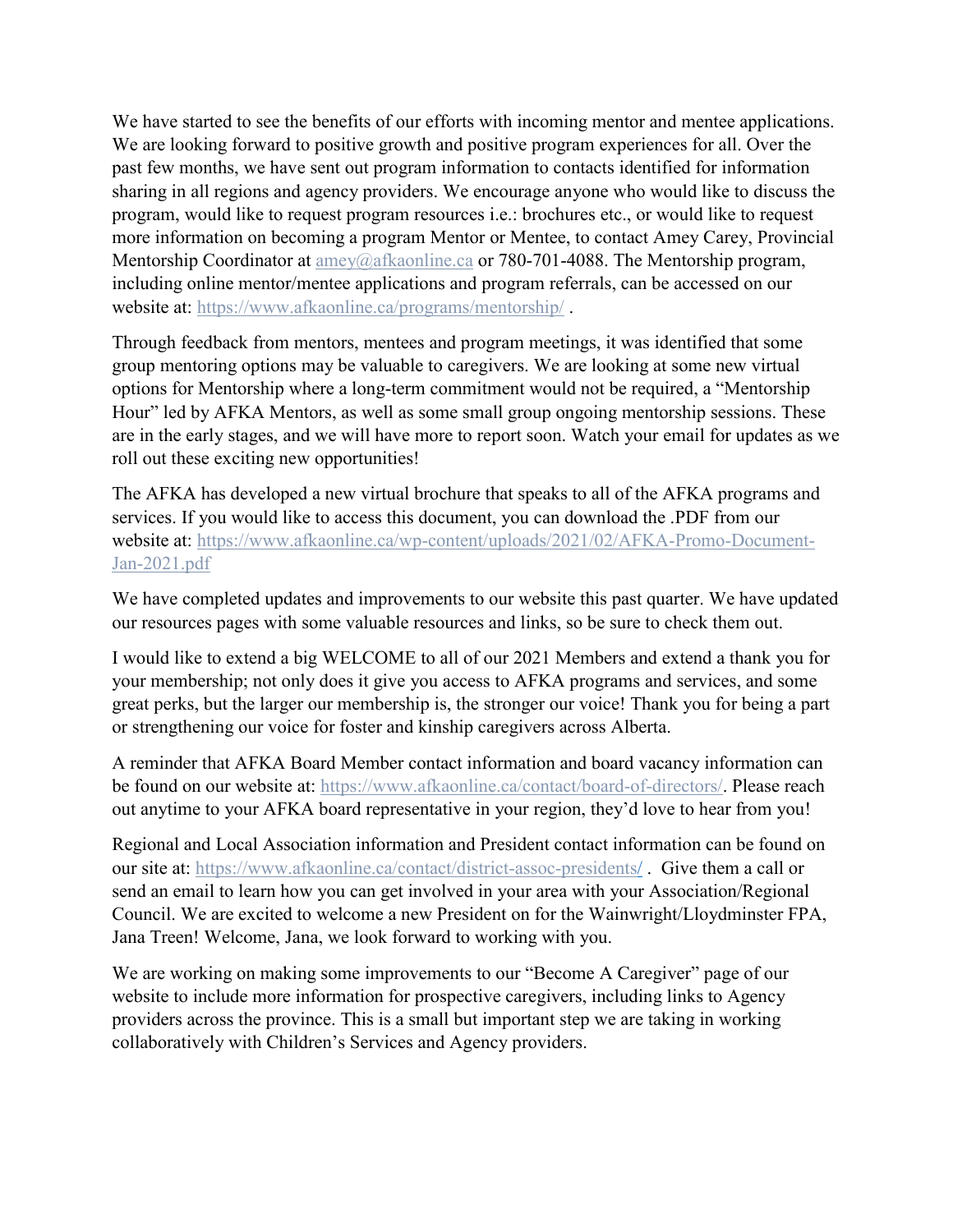A reminder that we are now accepting AFKA Bursary Applications. Program details and application packages can be accessed on our website at: <https://www.afkaonline.ca/programs/bursary/>. The deadline for applications is June 1, 2021.

In case you are not aware, there is now a place, on our webpage, for caregivers to send in a request for support from the AFKA; we handle these requests as they came in. We have received a number of requests and are happy to see that our efforts to reach caregivers is working. If you wish to request one-on-one support from the AFKA, you can do so by submitting a form at: <https://www.afkaonline.ca/general/request-for-one-on-one-support/>

In closing, I wish you all the best for a Spring filled with sunshine and happiness. Please feel free to contact me at any time at 780-970-2372 or drop by the office to say hello. I look forward to hearing from you.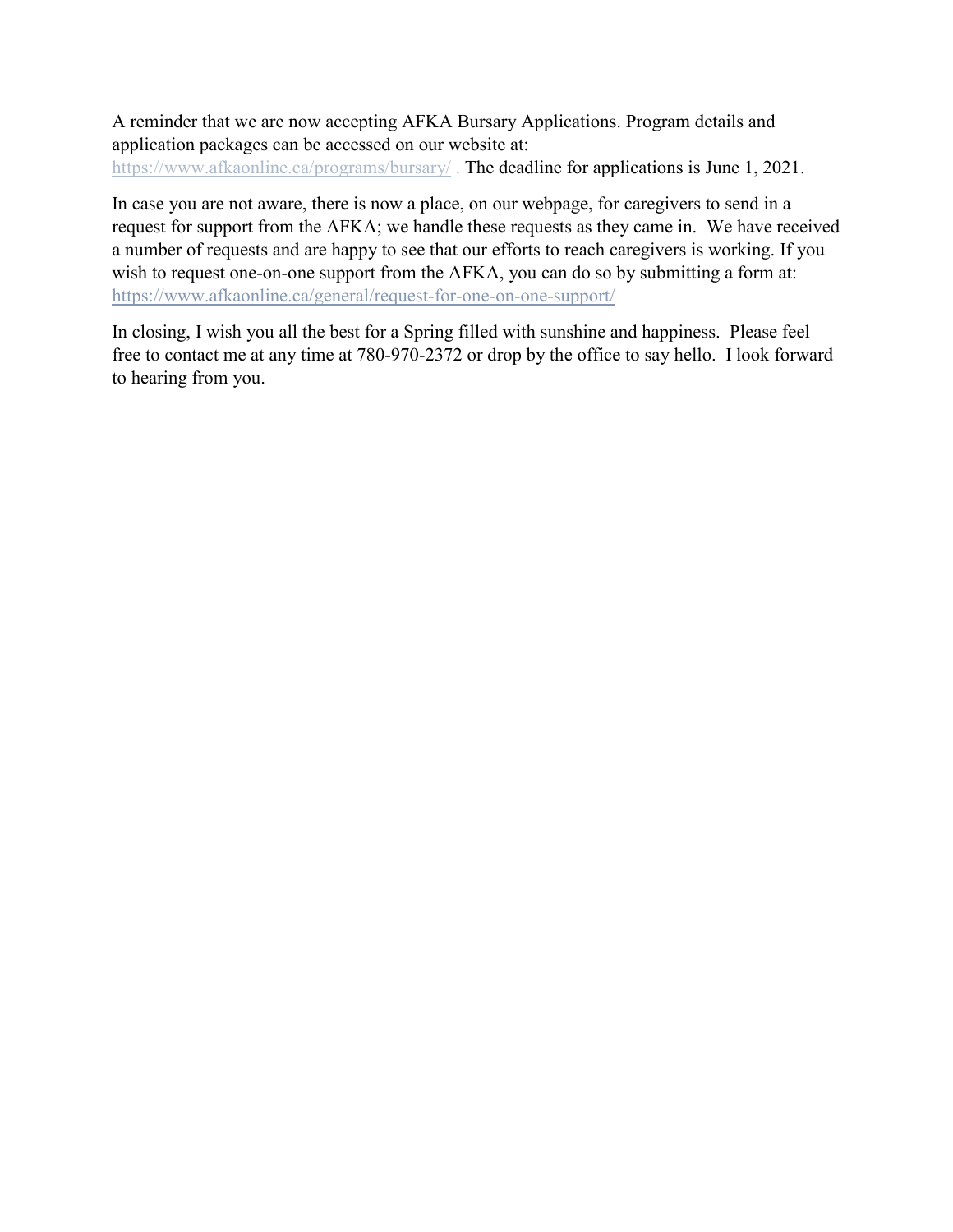# **B. DIRECTOR REPORTS**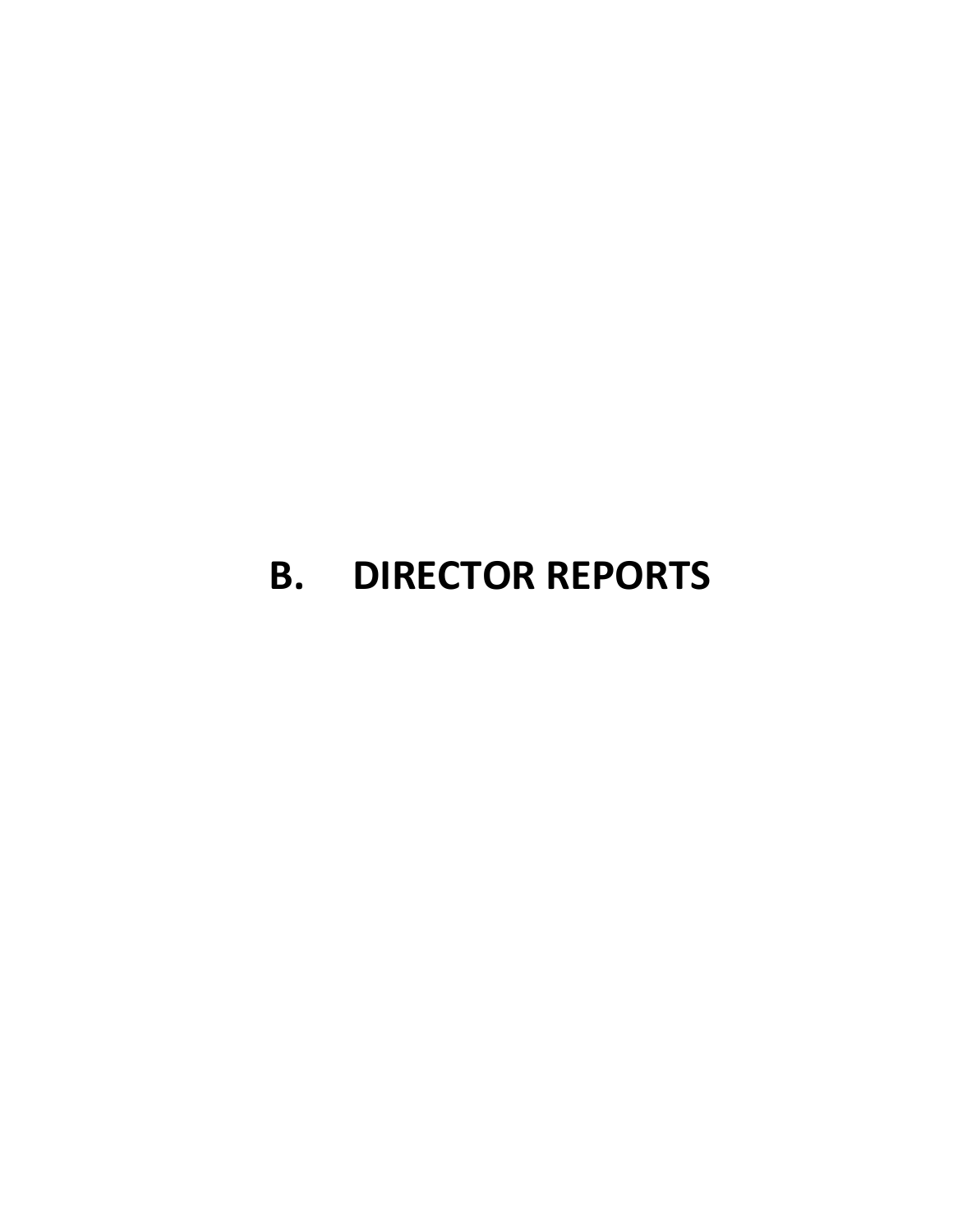#### **DIRECTOR – TREATY 8**

#### **Carly Morton**

With Spring right around the corner, this is a time for growth and renewal. This is my favorite season!

During this past quarter, I have had the opportunity to attend a number of meetings with and representing the AFKA; sadly, they have all been through Zoom. The Board of Directors, Presidents and staff of the AFKA have all been able to meet. This gives us the opportunity to share our accomplishments and struggles we are working with in our regions. I have learned of the similarities and differences from each region.

I am continuing to learn more about Treaty 8; I am working on updating all the Nations, Settlements and agencies information, and the persons responsible for each portfolio.

I have also attended the Kinship Care Linkages quarterly meetings within the Edmonton region. I had the opportunity to become the treasurer for the Capital Region Caregivers Council (CRCC). I am excited to learn more about these groups.

I would like to thank all of the kinship and foster families again for your dedication, strength and love to our children during these trying times with Covid. You are all amazing!

Thank you,

Carly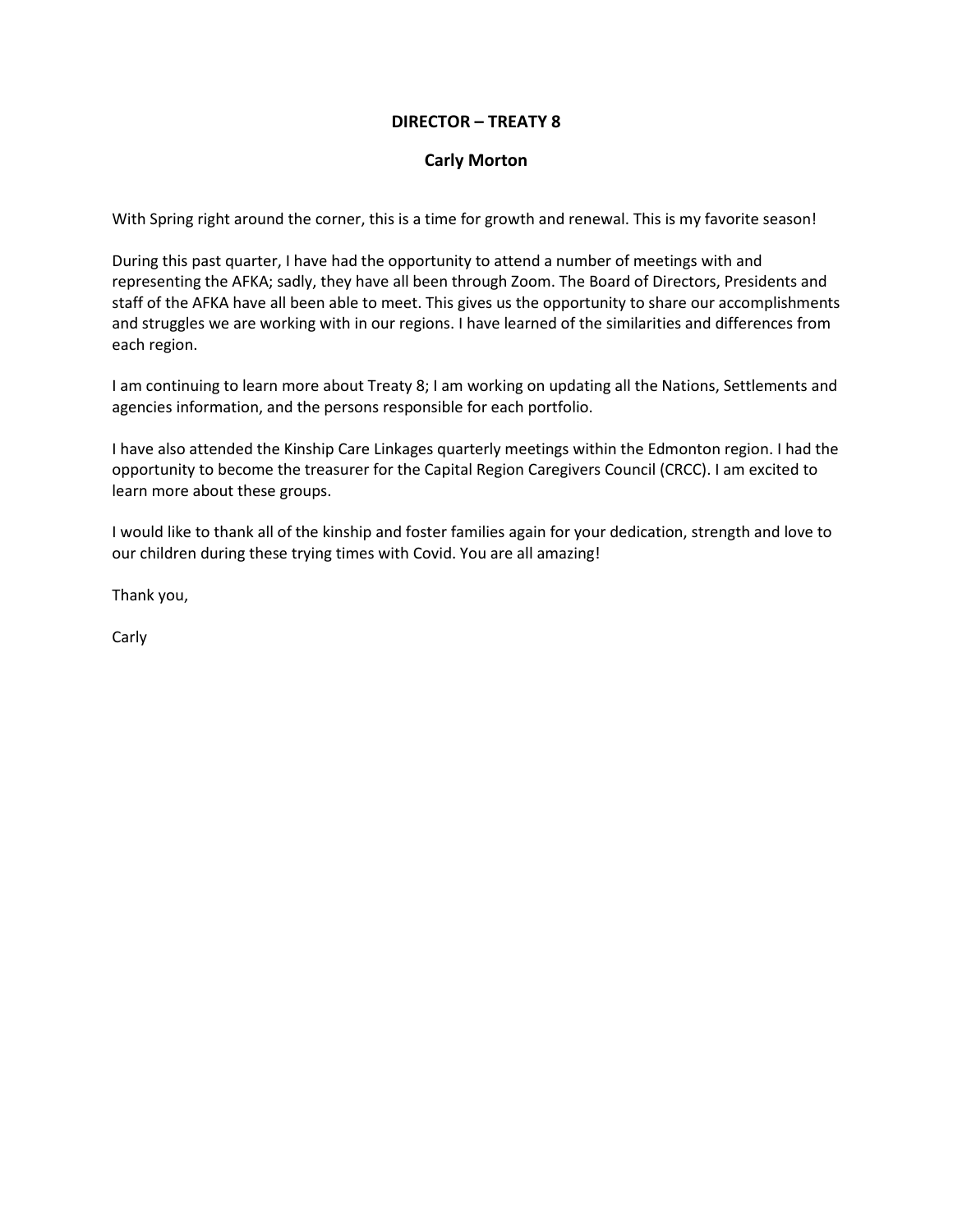## **DIRECTOR – SOUTH REGION Marlin Meyer**

I trust all are doing the best they can in these crazy times we are living in. As spring is now here, I urge all to get outside and enjoy the sunshine and fresh air. Put down the iPads and let's enjoy the outdoors. At least you don't have to wear a mask in the park!

The province is still in lockdown so not much is happening in the South.

In the past weeks I have spoken to the Presidents' of both the Medicine Hat and Lethbridge Societies and both are anxious to get out and start having activities for our Caregivers and kids. It has been over a year now since anyone was able to hold a real gathering. Zoom activities don't cut it!

Both the Presidents have met virtually with the Presidents of the rest of the Regions Association and Societies, more than once, since the beginning of the year. This has been the same for the Board of Directors.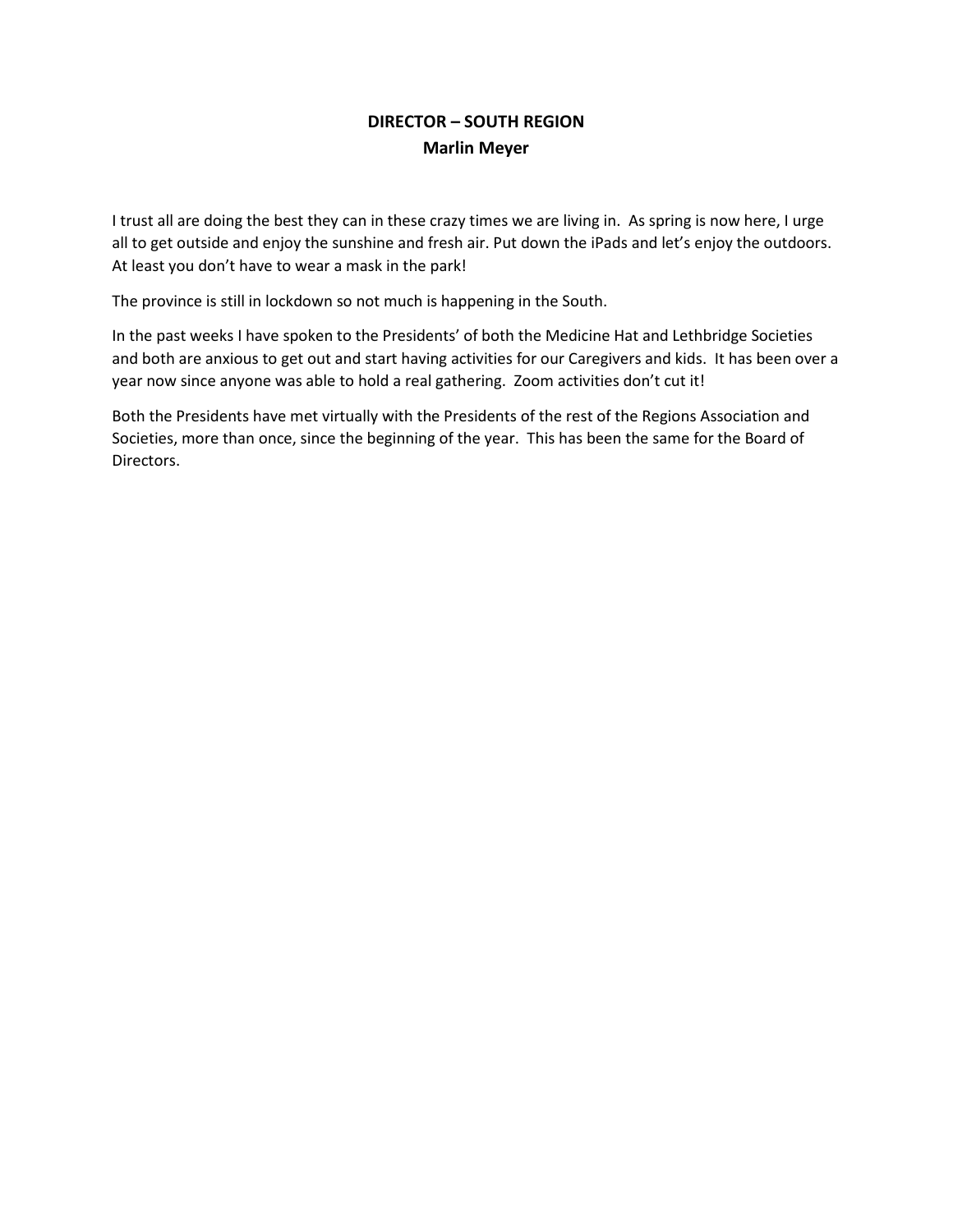#### **DIRECTOR – CALGARY REGION**

#### **Monique McCardle**

As we enter year 2 of the Covid pandemic we are all getting quite used to the new normal; our region has seen many changes in how we interact with one another. We are all way more comfortable with meeting virtually, online grocery shopping and curb-side pickups! We are looking forward to seeing restrictions ease over the next couple of months and hopefully resume our regular in person events to support our Kinship and foster caregivers.

A new initiative started this year is our Fireside virtual meet ups; we are hosting a monthly virtual supplemental training group that is gaining in popularity each month. Our last couple of topics has covered FASD, loss and grief, and maintaining bio family connections. We look forward to our ask the expert panel April 8th @ 7, check out fostercalgary.com for more information.

In partnership with our monthly virtual group we are adding to our FosterTalks prerecorded training session in the coming year. Look forward to seeing experts share their wisdom on all topics relevant to caregivers.

The CFPA has also relocated Marie's Boutique, a gently used children's clothing exchange that supports caregivers with clothing for ages newborn to teen. It is open by appointment only to keep in line with covid restrictions.

This year has stretched us in new directions and we look forward to exploring new ways to continue connection with our region's caregivers.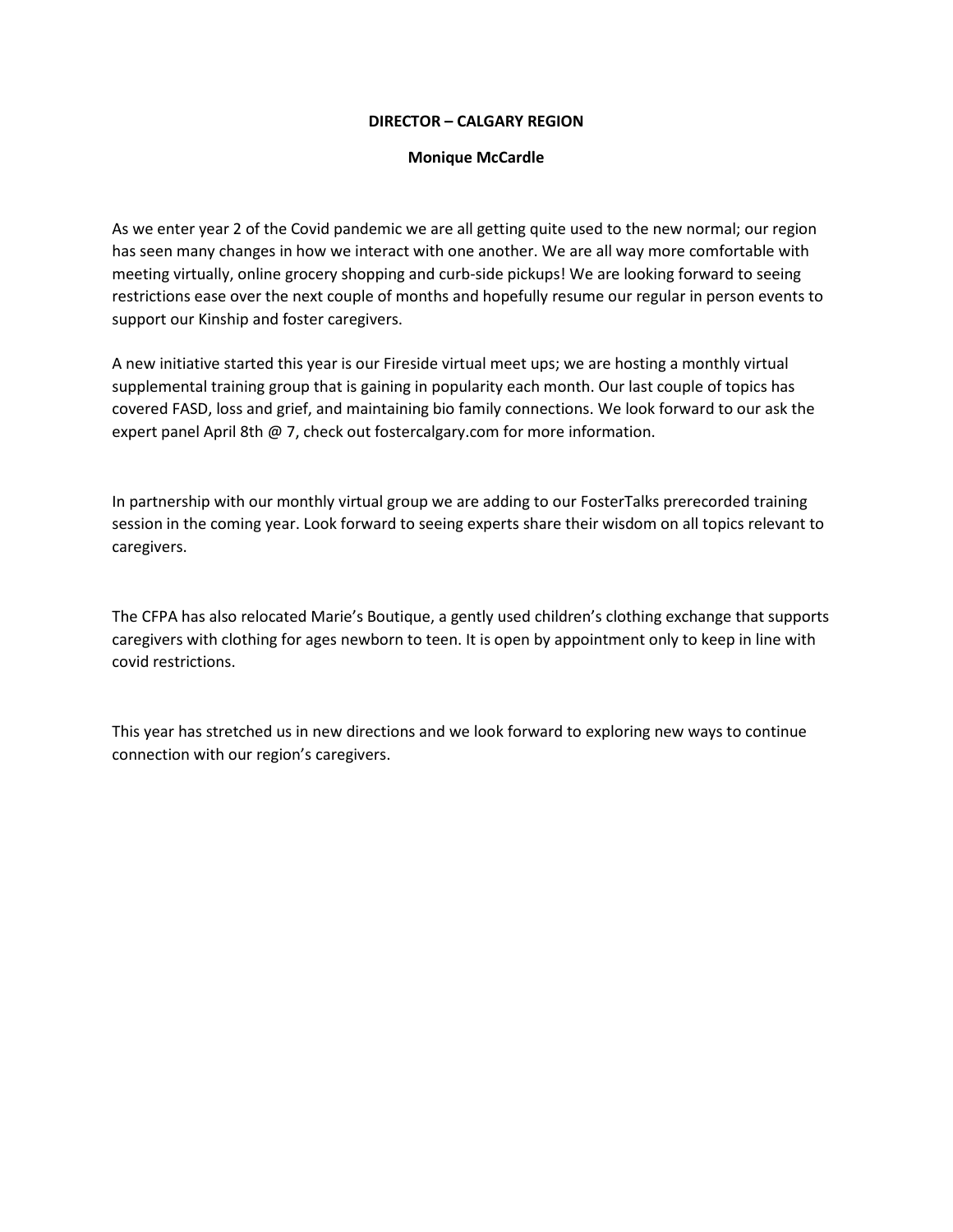## **DIRECTOR – CENTRAL REGION**

#### **Paulette McArthur**

Not yet submitted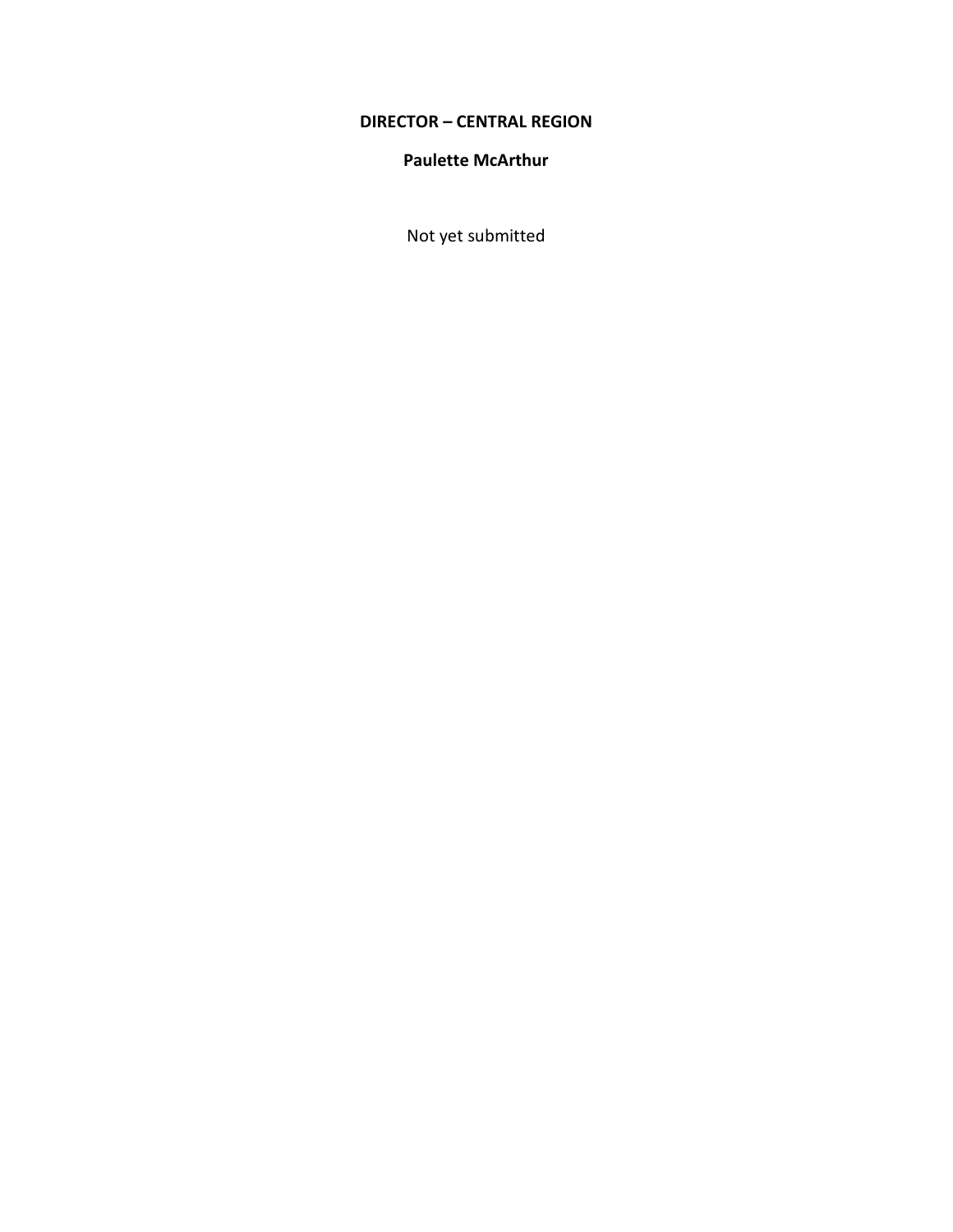#### **DIRECTOR – EDMONTON REGION**

#### **Linda Krauskopf**

Due to COVID things have been slow, but hopefully we will get back on track as everyone is beginning to get their shots. I for one am really looking forward to face to face interaction, but until then the CRCC are planning on doing some zoom meetings such as informal meetings. Hopefully we will be starting in the next couple of weeks.

The AFKA will hopefully be getting back to normal as well with face to face meetings and staff back in the office. Look for some zoom training from the AFKA, you can look on the website for great training and information that's coming out.

I have still been attending linkages once every second month and kinship care every second month via zoom to make sure that we are up date and to make sure I have all the up to date information on the region.

I meet four times a year with upper management for our region to have input into what it is happening and concerns in our region. They inform us of what is coming up and what is happening within our region, the information will be put on the CRCC's website.

I know that one of the hot topics in the region is private guardianship, and we are either looking to conduct a zoom meeting or find more information on the topic to become more knowledgeable, so if you have any concerns or questions you can send them to me.

If you need any information or any help please feel free to contact me at:

Phone: 780-940-4465

or

Email: [paulind@shaw.ca](mailto:paulind@shaw.ca)

Linda Krauskopf